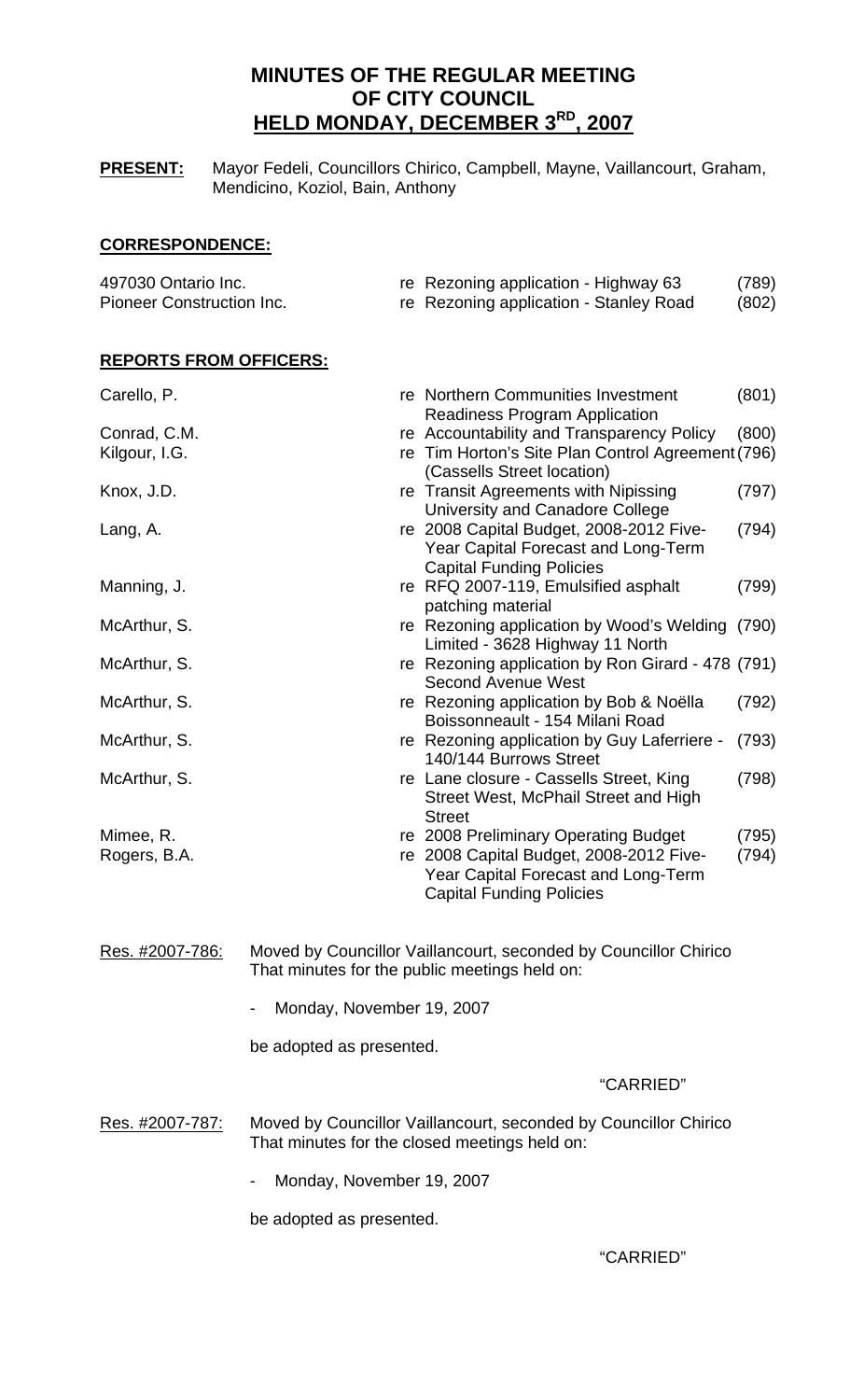Res. #2007-788: Moved by Councillor Chirico, seconded by Councillor Campbell That General Government Committee Report No. 2007-13 relating to:

parking in the Downtown Improvement Area

be adopted as presented.

## "CARRIED"

Councillor Mayne declared a conflict of interest on the above matter as he owns a business within the Downtown Improvement Area.

## **GENERAL GOVERNMENT COMMITTEE REPORT NO. 2007-13**

December 3, 2007

TO THE COUNCIL OF THE CORPORATION OF THE CITY OF NORTH BAY

Your Worship and Councillors:

The General Government Committee presents Report No. 2007-13 and recommends:

- 1. That a) Council authorize free Saturday parking in the downtown area for the month of December, 2007; and
	- b) the request for elimination of on-street paid Saturday parking be referred to the 2008 budget process for further consideration.

All of which is respectfully submitted.

# ASSENTS DISSENTS **CHIRICO**  CAMPBELL VAILLANCOURT

FEDELI

Res. #2007-789: Moved by Councillor Anthony, seconded by Councillor Bain That the rezoning application by Miller & Urso Surveying Inc. on behalf of 497030 Ontario Inc., Highway #63 be received.

## "CARRIED"

Res. #2007-790: Moved by Councillor Anthony, seconded by Councillor Bain That the recommendation from the Planning Advisory Committee regarding the rezoning application by Wood's Welding Limited - 3628 Highway 11 North be referred to the Community Services Committee and for a Public Meeting.

## "CARRIED"

Res. #2007-791: Moved by Councillor Anthony, seconded by Councillor Bain That the recommendation from the Planning Advisory Committee regarding the rezoning application by Mitchell Architects Inc. on behalf of Ron Girard - 478 Second Avenue West be referred to the Community Services Committee and for a Public Meeting.

## "CARRIED"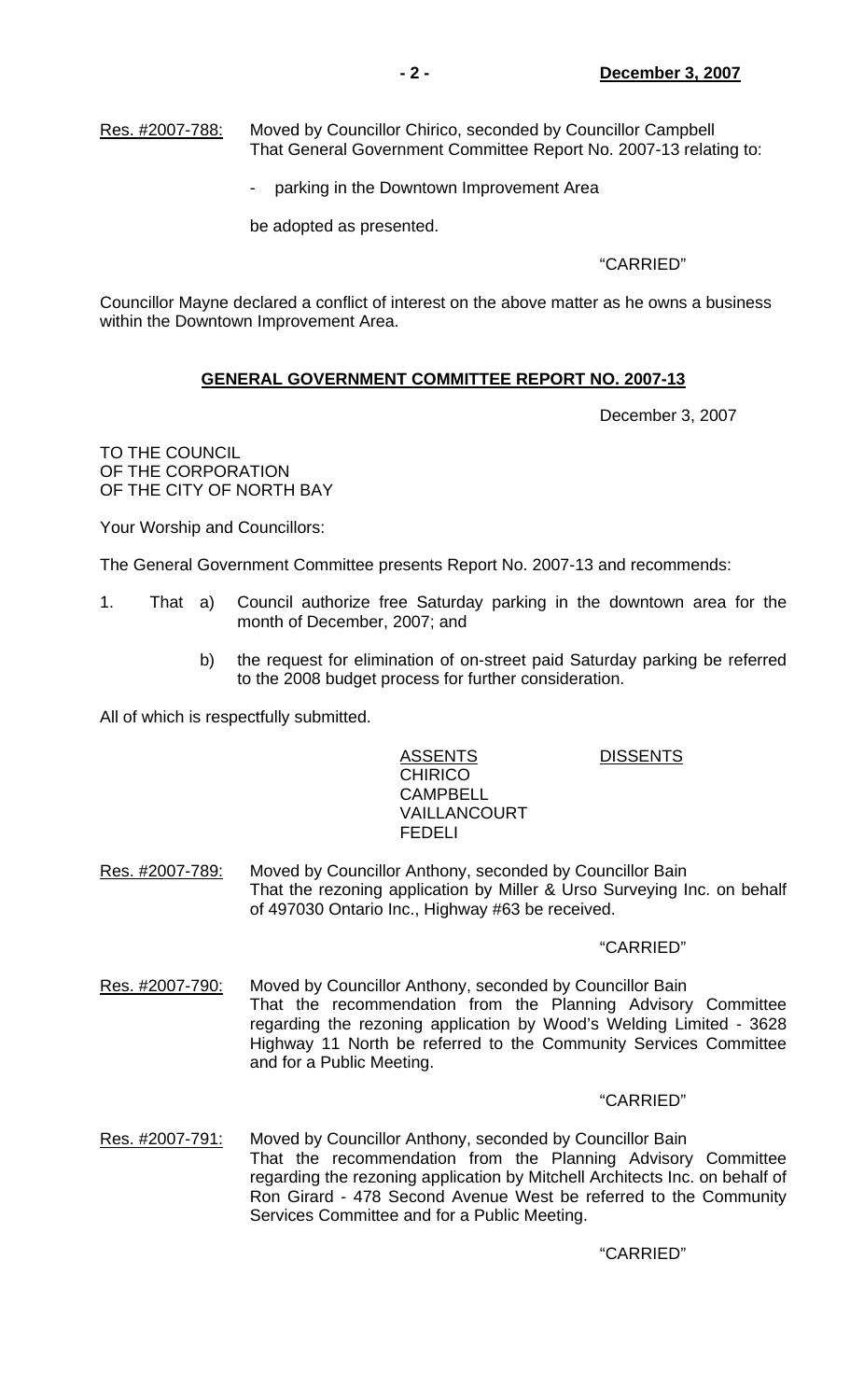## "CARRIED"

Res. #2007-793: Moved by Councillor Anthony, seconded by Councillor Bain That the recommendation from the Planning Advisory Committee regarding the rezoning application by Guy Laferriere (formerly Adrien & Noëlla Lefebvre), 140-144 Burrows Street be referred to the Community Services Committee and for a Public Meeting.

## "CARRIED"

Res. #2007-794: Moved by Councillor Chirico, seconded by Councillor Campbell That the 2008 Capital Budget and 2008 to 2012 Five-Year Capital Forecast and the Long-Term Capital Funding Policies be received and referred to the General Government Committee.

#### "CARRIED"

Res. #2007-795: Moved by Councillor Chirico, seconded by Councillor Campbell That the 2008 Preliminary Operating Budget be received and referred to the General Government Committee.

#### "CARRIED"

Res. #2007-796: Moved by Councillor Anthony, seconded by Councillor Bain That the City of North Bay register a Site Plan Control Agreement with TDL Group Ltd. which includes provisions for TDL to improve and use the laneway for car stacking use, for the improvement of movement of vehicles along Cassells Street and to address safety issues.

#### "CARRIED"

Res. #2007-797: Moved by Councillor Anthony, seconded by Councillor Bain That the report from J.D. Knox dated November 27, 2007 relating to Transit Agreements with Nipissing University and Canadore College be referred to the Community Services Committee.

#### "CARRIED"

Res. #2007-798: Moved by Councillor Chirico, seconded by Councillor Campbell That 1) the application by Sergio Perut to close a laneway abutting Lots 37, 38 and 39, Plan M-45 be approved;

- 2) the closure of the laneway be subject to the granting of any required easements; and
- 3) the Chief Administrative Officer be authorized by Council to initiate normal closure procedures for the subject laneway.

#### "CARRIED"

Res. #2007-799: Moved by Councillor Koziol, seconded by Councillor Mendicino That North Bay City Council approve a contract be awarded to Pioneer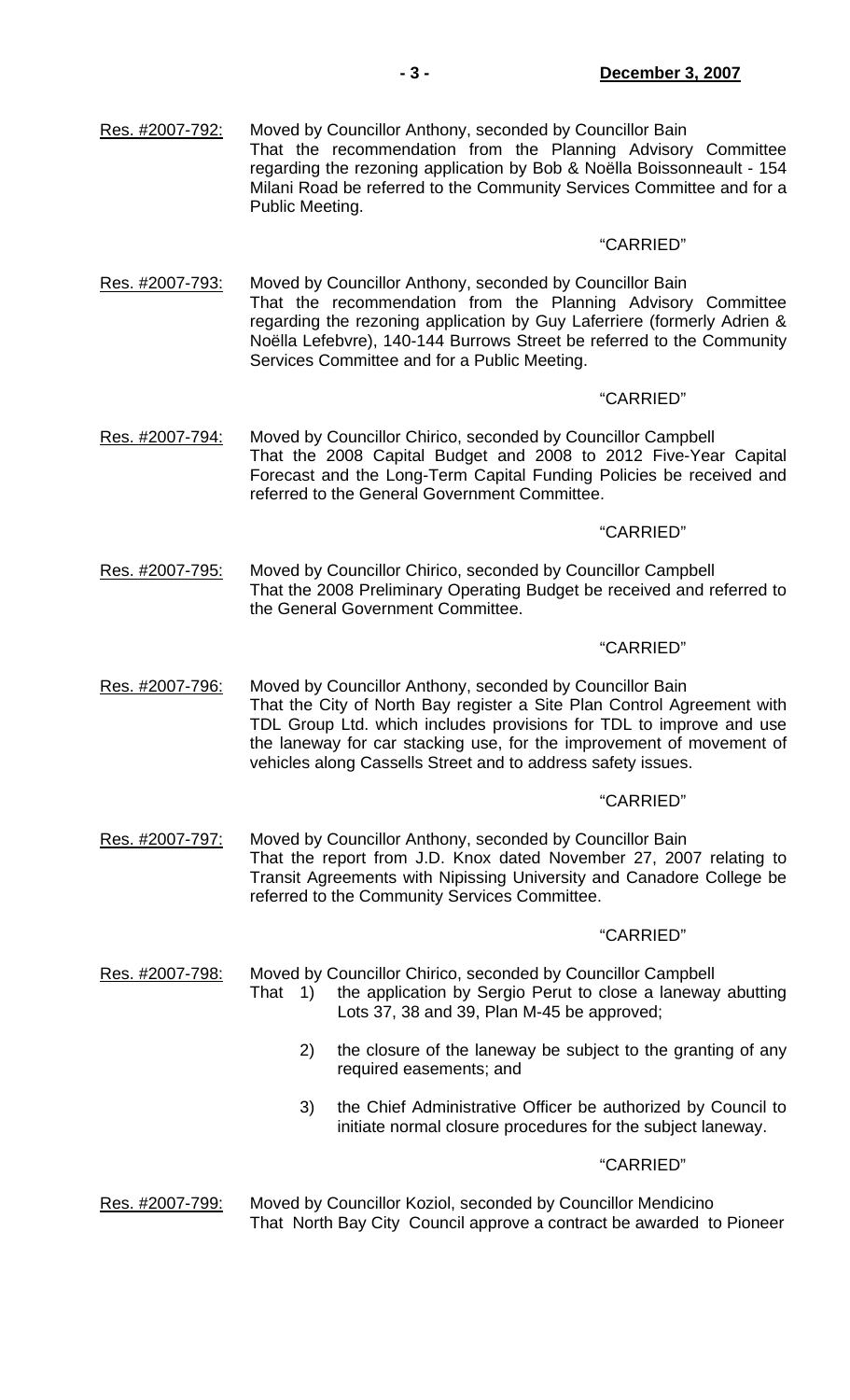Construction Inc., in the estimated amount of \$58,800.00 (taxes extra), for the supply of emulsified asphalt patching material.

### "CARRIED"

Res. #2007-800: Moved by Councillor Chirico, seconded by Councillor Campbell That the City of North Bay adopt, by by-law, the Accountability and Transparency Policy attached to Report No. CORP 2007-177.

#### "CARRIED"

Res. #2007-801: Moved by Councillor Chirico, seconded by Councillor Campbell That Council authorizes City Staff to submit an application to the Government of Ontario's Northern Communities Investment Readiness Program.

#### "CARRIED"

Res. #2007-802: Moved by Councillor Anthony, seconded by Councillor Bain That the rezoning application by Jim Clark on behalf of Pioneer Construction Inc. - Stanley Road be received.

#### "CARRIED"

Res. #2007-803: Moved by Councillor Chirico, seconded by Councillor Campbell That the following by-laws be read a first and second time:

> By-Law No. 2007-205 to regulate Encroachments on City owned property.

> By-Law No. 2007-223 to authorize the borrowing upon serial debentures in the amount of \$9,000,000 towards the cost of certain capital works.

> By-Law No. 2007-228 to adopt the Delegation of Powers and Duties Policy.

> By-Law No. 2007-229 to execute an Agreement with Veritec Consulting Inc. relating to a Long-Term Universal Water Metering Strategy.

> By-Law No. 2007-230 to execute a Financing Agreement with Ontario Infrastructure projects Corporation relating to a loan under the OSIFA Loan Program for Cassellholme capital purposes.

> By-Law No. 2007-232 to authorize the exchange of lands with Shanna Devost and Ryan Rochon (CN Right-of-Way lands, block bounded by Durrill, Copeland, Bell and Jane Streets).

> By-Law No. 2007-233 to authorize the sale of CN Right-of-Way lands to the abutting owners in the Durrill-Bell Block and Bell-Cormack Block.

#### "CARRIED"

Res. #2007-804: Moved by Councillor Chirico, seconded by Councillor Campbell That the following by-laws be read a third time and passed:

> By-Law No. 2007-205 to regulate Encroachments on City owned property.

> By-Law No. 2007-223 to authorize the borrowing upon serial debentures in the amount of \$9,000,000 towards the cost of certain capital works.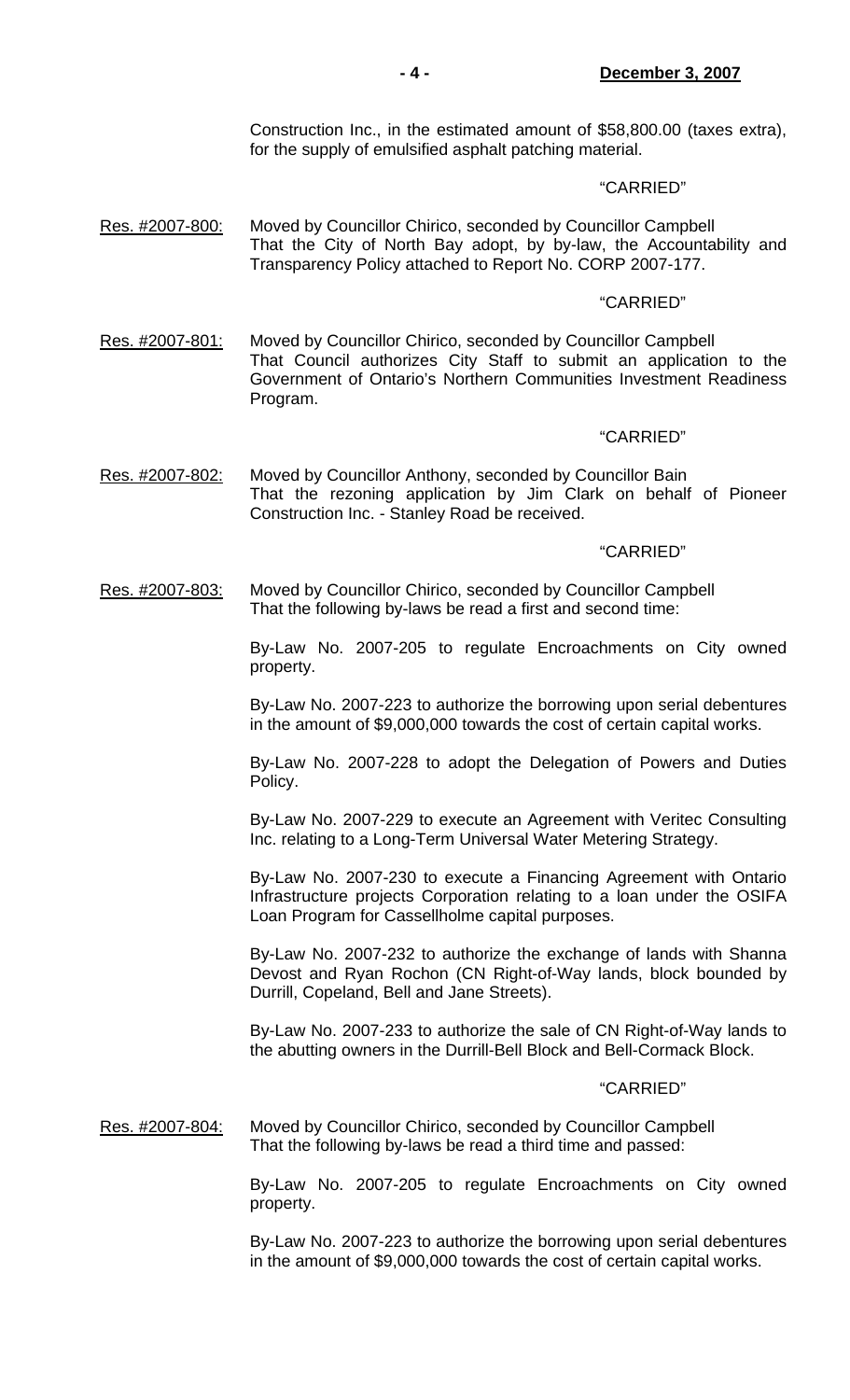By-Law No. 2007-228 to adopt the Delegation of Powers and Duties Policy.

 By-Law No. 2007-229 to execute an Agreement with Veritec Consulting Inc. relating to a Long-Term Universal Water Metering Strategy.

 By-Law No. 2007-230 to execute a Financing Agreement with Ontario Infrastructure projects Corporation relating to a loan under the OSIFA Loan Program for Cassellholme capital purposes.

 By-Law No. 2007-232 to authorize the exchange of lands with Shanna Devost and Ryan Rochon (CN Right-of-Way lands, block bounded by Durrill, Copeland, Bell and Jane Streets).

 By-Law No. 2007-233 to authorize the sale of CN Right-of-Way lands to the abutting owners in the Durrill-Bell Block and Bell-Cormack Block.

#### "CARRIED"

Res. #2007-805: Moved by Councillor Anthony, seconded by Councillor Bain That the following by-law be read a first and second time:

> By-Law No. 2007-231 to execute an Agreement with 2 Pizza and Wings o/a Marco Concessions & Food Catering relating to concession services at the Transit Terminal.

#### "CARRIED"

Res. #2007-806: Moved by Councillor Anthony, seconded by Councillor Bain That the following by-law be read a third time and passed:

> By-Law No. 2007-231 to execute an Agreement with 2 Pizza and Wings o/a Marco Concessions & Food Catering relating to concession services at the Transit Terminal.

#### "CARRIED"

Res. #2007-807: Moved by Councillor Bain, seconded by Councillor Campbell WHEREAS the Federation of Northern Ontario Municipalities (FONOM) has represented the 110 municipalities in Northeastern Ontario for the past 48 years;

> AND WHEREAS FONOM held a Leadership Summit in Timmins in October 2007 where it was overwhelmingly supported by more than 200 participants as the unified voice of Northeastern Ontario;

> AND WHEREAS as a result of that Summit FONOM has created the following seven task forces to deal with priorities from the Summit – Natural Resources, Energy, Business, Transportation, Education, Health and Government Services;

> NOW THEREFORE BE IT RESOLVED THAT The Corporation of the City of North Bay supports the Federation of Northern Ontario Municipalities as the Unified Voice of Northeastern Ontario and in its creation of these task forces on these priorities;

> AND FURTHER BE IT RESOLVED THAT a copy of this resolution be forwarded to the Federation of Northern Ontario Municipalities.

#### "CARRIED"